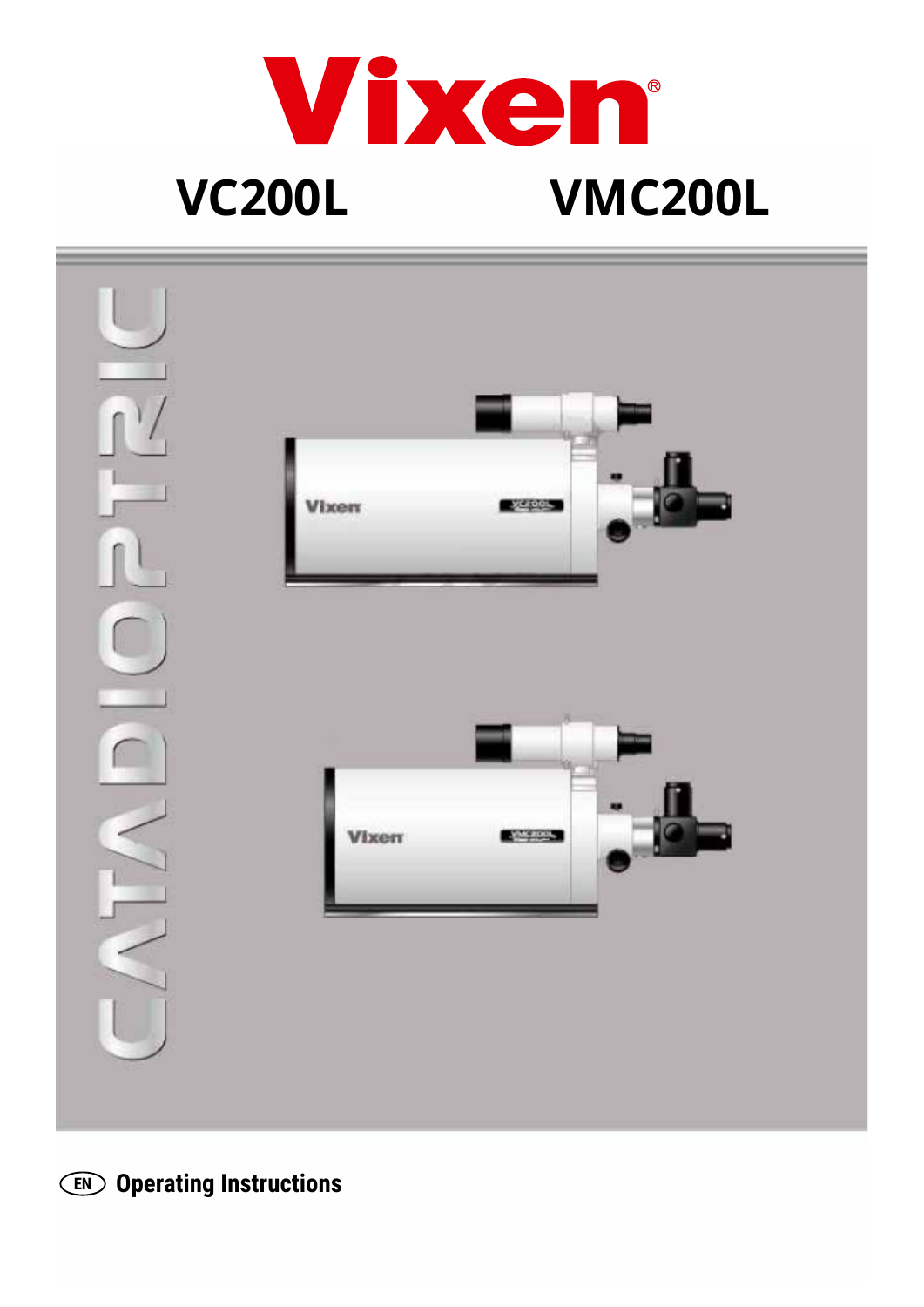| <b>PREFACE</b>                                                                                                                                                                                                                                                              | Thank you very much for your purchase of a Vixen astronomical telescope                                                                                                                                                                                                                             |
|-----------------------------------------------------------------------------------------------------------------------------------------------------------------------------------------------------------------------------------------------------------------------------|-----------------------------------------------------------------------------------------------------------------------------------------------------------------------------------------------------------------------------------------------------------------------------------------------------|
| This manual applies to the VC200L and VMC200L telescopes. You may occasionally find descriptions in the<br>text not relevant to your particular model. Read the instructions for your mount along with this manual if you<br>purchased the telescope as a complete package. |                                                                                                                                                                                                                                                                                                     |
|                                                                                                                                                                                                                                                                             |                                                                                                                                                                                                                                                                                                     |
| <b>WARNING!</b>                                                                                                                                                                                                                                                             | Never look directly at the sun with the telescope or its finder or quide scope.<br>Permanent and irreversible eye damage may result.                                                                                                                                                                |
|                                                                                                                                                                                                                                                                             |                                                                                                                                                                                                                                                                                                     |
| <b>CAUTION</b>                                                                                                                                                                                                                                                              | Do not leave the optical tube uncapped in the daytime. Sunlight passing through the<br>telescope or finder scope may cause fire.                                                                                                                                                                    |
|                                                                                                                                                                                                                                                                             | Do not use the product while moving or walking, injuries could result from a collision with<br>objects or from stumbling or falling.                                                                                                                                                                |
|                                                                                                                                                                                                                                                                             | Keep small caps, plastic bags, or plastic packing materials away from children. These may<br>cause a danger of swallowing or suffocation.                                                                                                                                                           |
|                                                                                                                                                                                                                                                                             | Do not use the product in a wet environment and do not handle with wet hands.                                                                                                                                                                                                                       |
|                                                                                                                                                                                                                                                                             |                                                                                                                                                                                                                                                                                                     |
| <b>HANDLING AND STORAGE</b>                                                                                                                                                                                                                                                 |                                                                                                                                                                                                                                                                                                     |
|                                                                                                                                                                                                                                                                             | Do not leave the product inside a car in bright sunshine or in other hot places. Keep any<br>strong heat sources away from the product.                                                                                                                                                             |
|                                                                                                                                                                                                                                                                             | When cleaning, do not use solvents such as paint thinner or similar products.                                                                                                                                                                                                                       |
|                                                                                                                                                                                                                                                                             | Do not expose the product to rain, water, dirt or sand.                                                                                                                                                                                                                                             |
|                                                                                                                                                                                                                                                                             | Avoid touching any lens or mirror surfaces directly with your hands. In case a lens or mirror<br>becomes dirty with fingerprints or general smears, gently wipe it using a commercially<br>available lens cleaner and a lens cleaning paper or cloth, or consult your local Vixen Optics<br>dealer. |
|                                                                                                                                                                                                                                                                             | Blow off dust on lenses using a commercially available blower brush. Do not use<br>compressed air.                                                                                                                                                                                                  |
|                                                                                                                                                                                                                                                                             | For storage, keep the product in a dry place and do not expose to direct sunlight.                                                                                                                                                                                                                  |
|                                                                                                                                                                                                                                                                             |                                                                                                                                                                                                                                                                                                     |
| <b>SETTING UP THE TELESCOPE</b> - Refer to your mount instructions along with this manual.                                                                                                                                                                                  |                                                                                                                                                                                                                                                                                                     |

# ATTACHING THE TELESCOPE TUBE TO THE MOUNT

Loosen both the dovetail-plate lock screw and safety screw until the tips of these screws no longer extended into the inner part of the dovetail block. Slide the dovetail mounted scope into the dovetial mounting block as shown in the figure. Tighten the dovetail lock screw (centered on the notch) onto the dovetail tube plate until snug.

Then tighten the small chrome safety screw onto the dovetail mounting block until snug.



(SX mount and VMC200L optical tube shown here.)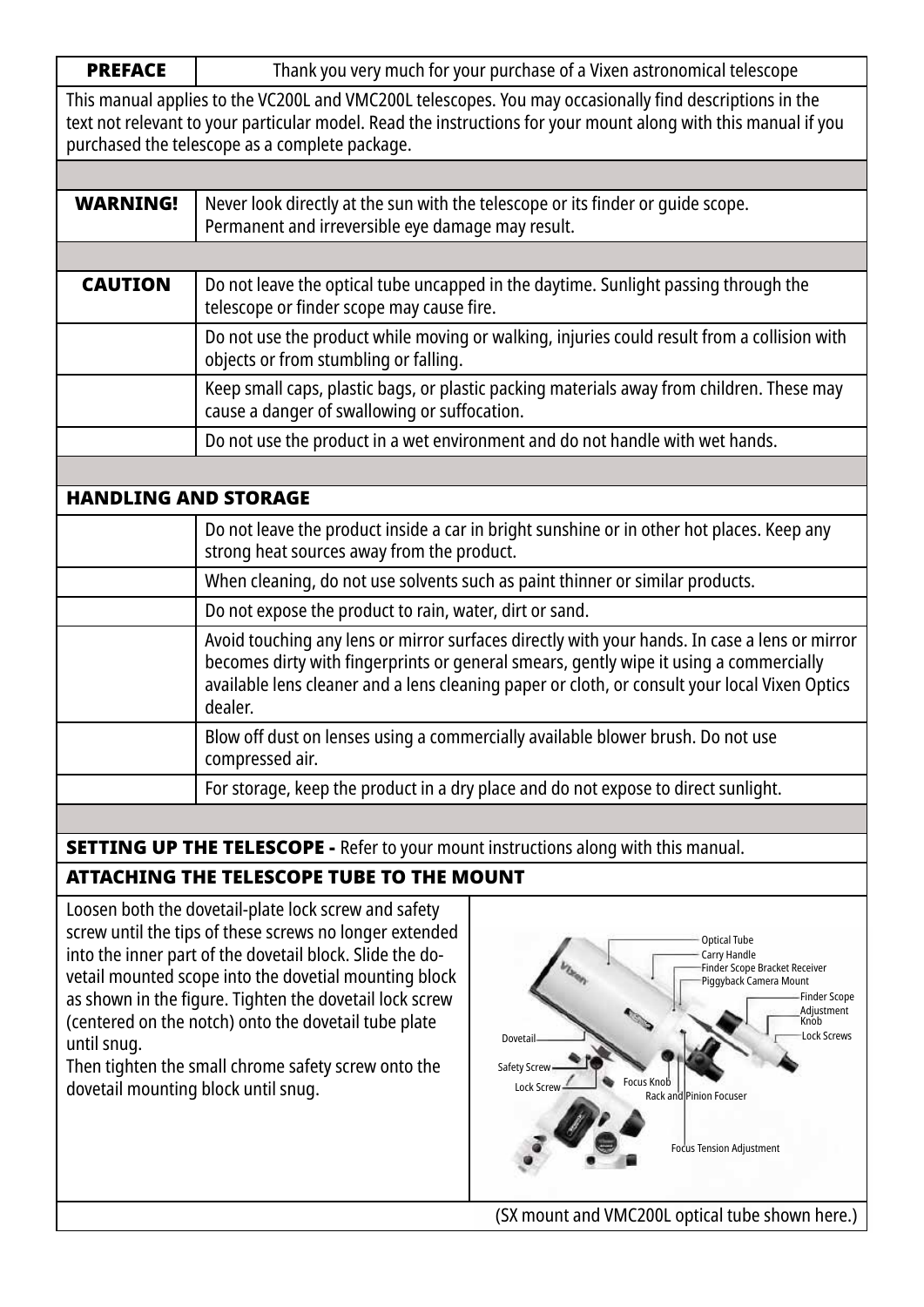### ATTACHING THE FINDER SCOPE

Loosen the finder bracket lock screw on the telescope´s finder bracket shoe. Attach the finder scope as shown in the figure and tighten the finder bracket lock screw securely.

### ACCESSORY CHART

You may need an eyepiece as sold seperately. The telescope does not come with the eyepiece as standard accessory unless you purchased a package.

### VISUAL CONFIGURATION